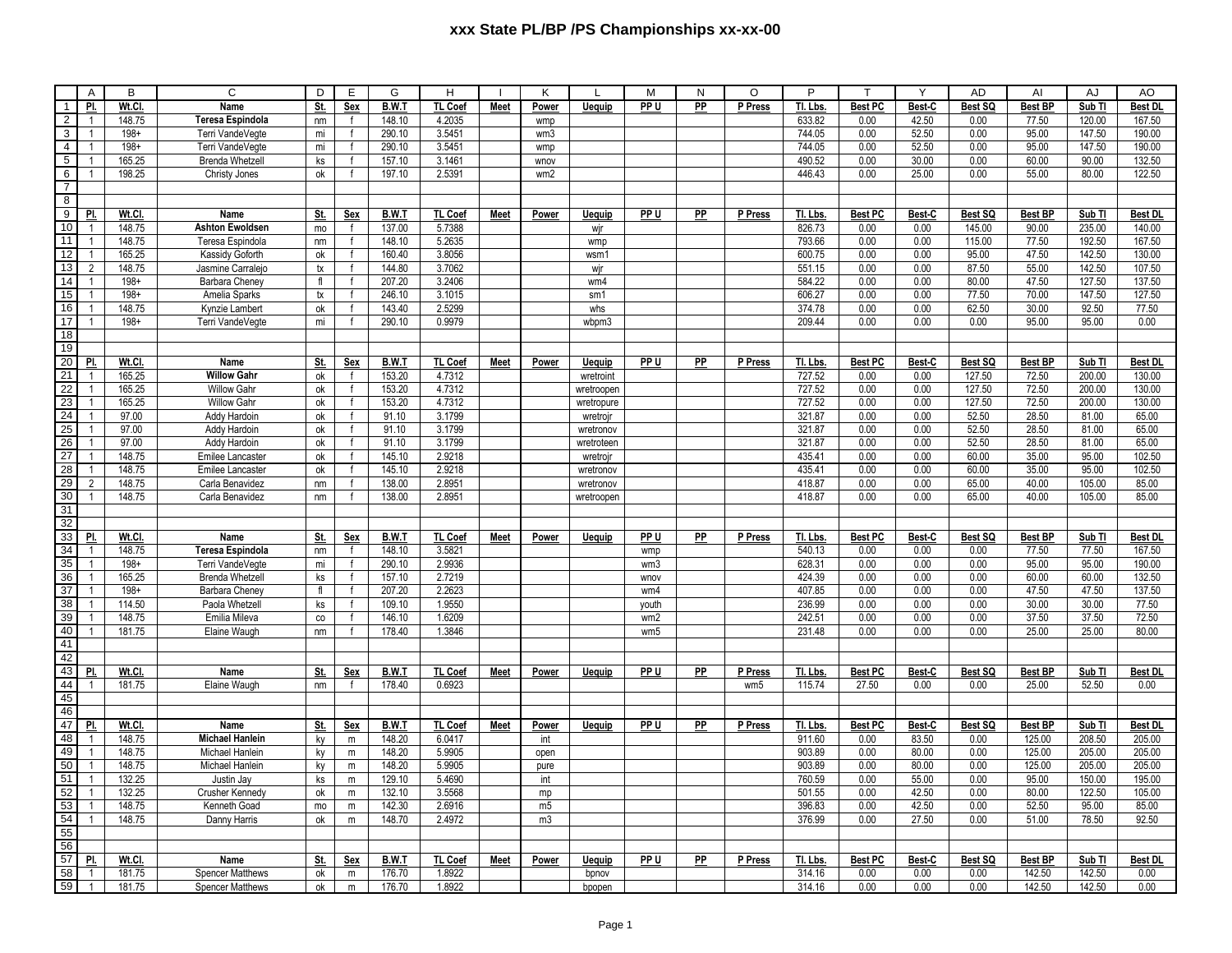## xxx State PL/BP /PS Championships xx-xx-00

|            | Α                                | В             | Ċ                                            | D             | E           | G                | н                |             | κ               |               | M               | N         | O       | P                |                |                | AD           | Al             | AJ             | AO             |
|------------|----------------------------------|---------------|----------------------------------------------|---------------|-------------|------------------|------------------|-------------|-----------------|---------------|-----------------|-----------|---------|------------------|----------------|----------------|--------------|----------------|----------------|----------------|
| 60         | $\overline{1}$                   | 181.75        | <b>Spencer Matthews</b>                      | оk            | m           | 176.70           | 1.8922           |             |                 | bppure        |                 |           |         | 314.16           | 0.00           | 0.00           | 0.00         | 142.50         | 142.50         | 0.00           |
| 61         |                                  |               |                                              |               |             |                  |                  |             |                 |               |                 |           |         |                  |                |                |              |                |                |                |
| 62         |                                  |               |                                              |               |             |                  |                  |             |                 |               |                 |           |         |                  |                |                |              |                |                |                |
| 63         | PI.                              | Wt.Cl.        | Name                                         | St.           | Sex         | B.W.T            | <b>TL Coef</b>   | Meet        | Power           | <b>Uequip</b> | PP U            | PP        | P Press | TI. Lbs.         | Best PC        | Best-C         | Best SQ      | Best BP        | $Sub$ TI       | <b>Best DL</b> |
| 64         | $\mathbf{1}$                     | 165.25        | DiAngelo Brackeen                            | tx            | m           | 152.60           | 7.4126           |             |                 | int           |                 |           |         | 1135.37          | 0.00           | 0.00           | 202.50       | 110.00         | 312.50         | 202.50         |
| 65         | $\overline{1}$                   | 181.75        | Dennis Peterson                              | co            | m           | 177.00           | 5.5345           |             |                 | m2            |                 |           |         | 920.42           | 0.00           | 0.00           | 157.50       | 90.00          | 247.50         | 170.00         |
| 66         | $\mathbf{1}$                     | 148.75        | Grady Hardoin                                | оk            | m           | 143.50           | 4.6981           |             |                 | retrojn       |                 |           |         | 694.45           | 0.00           | 0.00           | 105.00       | 67.50          | 172.50         | 142.50         |
| 67         | $\overline{1}$                   | 148.75        | Grady Hardoin                                | оk            | m           | 143.50           | 4.6981           |             |                 | retroteen     |                 |           |         | 694.45           | 0.00           | 0.00           | 105.00       | 67.50          | 172.50         | 142.50         |
| 68         | $\mathbf{1}$                     | 148.75        | Danny Harris                                 | ok            | m           | 148.70           | 2.9353           |             |                 | retrom3       |                 |           |         | 443.12           | 0.00           | 0.00           | 57.50        | 51.00          | 108.50         | 92.50          |
| 69         | $\overline{1}$                   | 123.25        | <b>Braylin Rucker</b>                        | tx            | m           | 118.50           | 1.8837           |             |                 |               |                 |           |         | 248.02           | 0.00           | 0.00           | 32.50        | 27.50          | 60.00          | 52.50          |
| 70         |                                  |               |                                              |               |             |                  |                  |             |                 | youth         |                 |           |         |                  |                |                |              |                |                |                |
| 71         |                                  |               |                                              |               |             |                  |                  |             |                 |               |                 |           |         |                  |                |                |              |                |                |                |
| 72         | PI.                              | Wt.CI         | <b>Name</b>                                  |               |             | <b>B.W.T</b>     | TL Coef          |             |                 |               | PP U            | <b>PP</b> | P Press | TI. Lbs          | <b>Best PC</b> |                | Best SQ      | <b>Best BP</b> |                |                |
|            | $\overline{1}$                   |               |                                              | St.           | Sex         |                  |                  | <b>Meet</b> | Power           | <b>Uequip</b> |                 |           |         |                  |                | Best-C<br>0.00 | 0.00         |                | Sub Tl         | <b>Best DL</b> |
| 73         |                                  | 242.50        | <b>Bill Richardson</b>                       | $\mathsf{nm}$ | m           | 225.20           | 2.5555           |             |                 |               |                 | m4        |         | 479.50           | 0.00           |                |              | 67.50          | 67.50          | 150.00         |
| 74<br>75   |                                  |               |                                              |               |             |                  |                  |             |                 |               |                 |           |         |                  |                |                |              |                |                |                |
|            | PI.                              |               |                                              |               |             |                  |                  |             |                 |               | PP U            | <b>PP</b> |         |                  |                |                |              |                |                |                |
| 76<br>77   | $\overline{1}$                   | Wt.CI         | Name                                         | St.           | <b>Sex</b>  | B.W.T            | TL Coef          | <b>Meet</b> | Power           | <b>Uequip</b> |                 |           | P Press | TI. Lbs          | <b>Best PC</b> | Best-C         | Best SQ      | <b>Best BP</b> | Sub TI         | <b>Best DL</b> |
|            |                                  | 165.25        | Bradley Lancaster Jr.                        | оk            | m           | 163.60           | 3.8077           |             |                 |               | open            |           |         | 606.27           | 0.00           | 0.00           | 0.00         | 85.00          | 85.00          | 190.00         |
| 78         | $\overline{1}$                   | 165.25        | Bradley Lancaster Jr.                        | оk            | ${\sf m}$   | 163.60           | 3.8077           |             |                 |               | pure            |           |         | 606.27           | 0.00           | 0.00           | 0.00         | 85.00          | 85.00          | 190.00         |
| 79         | $\overline{1}$                   | 165.25        | Bradley Lancaster Jr.                        | ok            | m           | 163.60           | 3.8077           |             |                 |               |                 |           |         | 606.27           | 0.00           | 0.00           | 0.00         | 85.00          | 85.00          | 190.00         |
| 80         | $\mathbf{1}$                     | 181.75        | Shawn Kivela                                 | $\mathsf{tx}$ | m           | 177.70           | 3.3428           |             |                 |               | m3              |           |         | 556.66           | 0.00           | 0.00           | 0.00         | 102.50         | 102.50         | 150.00         |
| 81         |                                  |               |                                              |               |             |                  |                  |             |                 |               |                 |           |         |                  |                |                |              |                |                |                |
| 82         |                                  |               |                                              |               |             |                  |                  |             |                 |               |                 |           |         |                  |                |                |              |                |                |                |
| 83         | PI.                              | Wt.Cl.        | Name                                         | St.           | Sex         | B.W.T            | <b>TL Coef</b>   | Meet        | Power           | Uequip        | PP U            | PP        | P Press | Tl. Lbs.         | <b>Best PC</b> | Best-C         | Best SQ      | Best BP        | Sub TI         | <b>Best DL</b> |
| 84         | $\overline{1}$                   | 181.75        | <b>Dennis Peterson</b>                       | co            | m           | 177.00           | 2.2867           |             |                 |               |                 |           | m2      | 380.29           | 82.50          | 0.00           | 0.00         | 90.00          | 172.50         | 0.00           |
| 85         | $\overline{1}$                   | 148.75        | Danny Harris                                 | ok            | m           | 148.70           | 1.3654           |             |                 |               |                 |           | m3      | 206.13           | 42.50          | 0.00           | 0.00         | 51.00          | 93.50          | 0.00           |
| 86         |                                  |               |                                              |               |             |                  | #DIV/0!          |             |                 |               |                 |           |         | 0.00             | 0.00           | 0.00           | 0.00         | 0.00           | 0.00           | 0.00           |
| 87         |                                  |               |                                              |               |             |                  |                  |             |                 |               |                 |           |         |                  |                |                |              |                |                |                |
| 88         |                                  |               | Sunday - HWT                                 |               |             |                  |                  |             |                 |               |                 |           |         |                  |                |                |              |                |                |                |
| 89         |                                  |               |                                              |               |             |                  |                  |             |                 |               |                 |           |         |                  |                |                |              |                |                |                |
| 90         | PI.                              | Wt.Cl.        | Name                                         | St.           | Sex         | B.W.T            | <b>TL Coef</b>   | Meet        | Power           | <b>Uequip</b> | PP U            | <b>PP</b> | P Press | Tl. Lbs.         | Best PC        | Best-C         | Best SQ      | <b>Best BP</b> | Sub TI         | <b>Best DL</b> |
| 91         |                                  | 275.50        | <b>Ruben Sanchez</b>                         | tx            | $\mathsf m$ | 249.50           | 9.7926           | open        |                 |               |                 |           |         | 1923.51          | 0.00           | 0.00           | 310.00       | 257.50         | 567.50         | 305.00         |
| 92         | $\overline{1}$                   | 242.50        | Tom Trussell                                 | ia            | m           | 239.70           | 8.8543           | m2          |                 |               |                 |           |         | 1708.57          | 0.00           | 0.00           | 290.00       | 185.00         | 475.00         | 300.00         |
| 93         | $\overline{1}$                   | 198.25        | Willie Agnew                                 | ms            | $\mathsf m$ | 197.90           | 8.2000           | m2          |                 |               |                 |           |         | 1444.01          | 0.00           | 0.00           | 235.00       | 190.00         | 425.00         | 230.00         |
| 94         | $\overline{1}$                   | 275.50        | Henry Thomason                               | $\mathsf{tx}$ | ${\sf m}$   | 247.00           | 7.6583           | m1          |                 |               |                 |           |         | 1499.13          | 0.00           | 0.00           | 340.00       | 65.00          | 405.00         | 275.00         |
| 95         |                                  |               |                                              |               |             |                  |                  |             |                 |               |                 |           |         |                  |                |                |              |                |                |                |
| 96         |                                  |               |                                              |               |             |                  |                  |             |                 |               |                 |           |         |                  |                |                |              |                |                |                |
| 97         | PI.                              | Wt.Cl.        | Name                                         | St.           | Sex         | B.W.T            | <b>TL Coef</b>   | Meet        | Power           | <b>Uequip</b> | PP <sub>U</sub> | <b>PP</b> | P Press | Tl. Lbs.         | <b>Best PC</b> | Best-C         | Best SQ      | <b>Best BP</b> | $Sub$ TI       | <b>Best DL</b> |
| 98         | $\overline{1}$                   | 242.50        | <b>Tom Trussell</b>                          | ia            | m           | 239.70           | 2.1136           |             |                 |               |                 |           |         | 407.85           | 0.00           | 0.00           | 0.00         | 185.00         | 185.00         | 0.00           |
| 99         |                                  |               |                                              |               |             |                  |                  |             |                 |               |                 |           |         |                  |                |                |              |                |                |                |
| 100        |                                  |               |                                              |               |             |                  |                  |             |                 |               |                 |           |         |                  |                |                |              |                |                |                |
| 101        | PI.                              | Wt.Cl         | Name                                         | St.           | <b>Sex</b>  | <b>B.W.T</b>     | <b>TL Coef</b>   | Meet        | Power           | <b>Uequip</b> | PP U            | PP        | P Press | Tl. Lbs.         | <b>Best PC</b> | Best-C         | Best SQ      | <b>Best BP</b> | Sub Tl         | <b>Best DL</b> |
| 102        | $\overline{1}$                   | 242.50        | Larry Clemon Jr.                             | tx            | ${\sf m}$   | 228.40           | 5.4538           |             | sm1             |               |                 |           |         | 1030.65          | 0.00           | 87.50          | 0.00         | 177.50         | 265.00         | 202.50         |
| 103        | $\overline{1}$                   | 242.50        | Eddie Akins                                  | tn            | m           | 221.00           | 5.1595           |             | m3              |               |                 |           |         | 959.00           | 0.00           | 70.00          | 0.00         | 145.00         | 215.00         | 220.00         |
| 104        | $\overline{1}$                   | 242.50        | Jeremy Hardoin                               | оk            | m           | 241.00           | 4.8688           |             | m1              |               |                 |           |         | 942.47           | 0.00           | 70.00          | 0.00         | 120.00         | 190.00         | 237.50         |
| 105        | $\overline{1}$                   | 242.50        | Jeremy Hardoin                               | ok            | m           | 241.00           | 4.8688           |             | nov             |               |                 |           |         | 942.47           | 0.00           | 70.00          | 0.00         | 120.00         | 190.00         | 237.50         |
| 106        | $\overline{1}$                   | 198.25        | <b>Brad Lancaster</b>                        | оk            | m           | 196.70           | 3.9263           |             | m1              |               |                 |           |         | 688.94           | 0.00           | 55.00          | 0.00         | 92.50          | 147.50         | 165.00         |
| 107        | $\overline{1}$                   | 198.25        | <b>Brad Lancaster</b>                        | ok            | m           | 196.70           | 3.9263           |             | p+f             |               |                 |           |         | 688.94           | 0.00           | 55.00          | 0.00         | 92.50          | 147.50         | 165.00         |
| 108        | $\overline{1}$                   | 198.25        | Sarma Martinez                               | tn            | m           | 195.50           | 3.4358           |             | dlm2            |               |                 |           |         | 600.75           | 0.00           | 0.00           | 0.00         | 0.00           | 0.00           | 272.50         |
| 109        | $\overline{1}$                   | 275.50        | Doug Brown                                   | co            | m           | 252.00           | 2.7624           |             | dlm2            |               |                 |           |         | 545.64           | 0.00           | 0.00           | 0.00         | 0.00           | 0.00           | 247.50         |
| 110        | $\overline{1}$                   | 242.50        | Eddie Akins                                  | tn            | m           | 221.00           | 2.6094           |             | dlm3            |               |                 |           |         | 485.01           | 0.00           | 0.00           | 0.00         | 0.00           | 0.00           | 220.00         |
| 111        | $\overline{1}$                   | 275.50        | Doug Brown                                   | co            | m           | 252.00           | 2.2043           |             | bpm2            |               |                 |           |         | 435.41           | 0.00           | 0.00           | 0.00         | 197.50         | 197.50         | 0.00           |
| 112        | $\overline{1}$                   | 220.25        | Coby Carden                                  | оk            | m           | 207.40           | 1.8630           |             | bpm3            |               |                 |           |         | 336.20           | 0.00           | 0.00           | 0.00         | 152.50         | 152.50         | 0.00           |
| 113        | $\overline{1}$                   | 308.50        | Michael Webb                                 | ok            | m           | 304.00           | 1.5720           |             | bpm2            |               |                 |           |         | 336.20           | 0.00           | 0.00           | 0.00         | 152.50         | 152.50         | 0.00           |
| 114        |                                  |               | Matthew McGriff                              | tx            | m           | 397.50           | 1.4394           |             | dlir            |               |                 |           |         | 385.81           | 0.00           | 0.00           | 0.00         | 0.00           | 0.00           | 175.00         |
|            |                                  |               |                                              |               |             |                  |                  |             |                 |               |                 |           |         |                  |                |                |              |                |                |                |
|            | $\overline{1}$                   | shw           |                                              |               |             |                  |                  |             |                 |               |                 |           |         |                  |                |                |              |                |                |                |
| 115        |                                  | 242.50        | Eddie Akins                                  | tn            | m           | 221.00           | 0.8303           |             | cm <sub>3</sub> |               |                 |           |         | 154.32           | 0.00           | 70.00          | 0.00         | 0.00           | 70.00          | 0.00           |
| 116<br>117 | $\overline{1}$<br>$\overline{1}$ | 220.25<br>shw | <b>Weston Franks</b><br><b>Regal Summers</b> | ms<br>oh      | m<br>m      | 217.80<br>333.20 | 0.6871<br>0.6869 |             | cteen<br>cmp    |               |                 |           |         | 126.76<br>154.32 | 0.00<br>0.00   | 57.50<br>70.00 | 0.00<br>0.00 | 0.00<br>0.00   | 57.50<br>70.00 | 0.00<br>0.00   |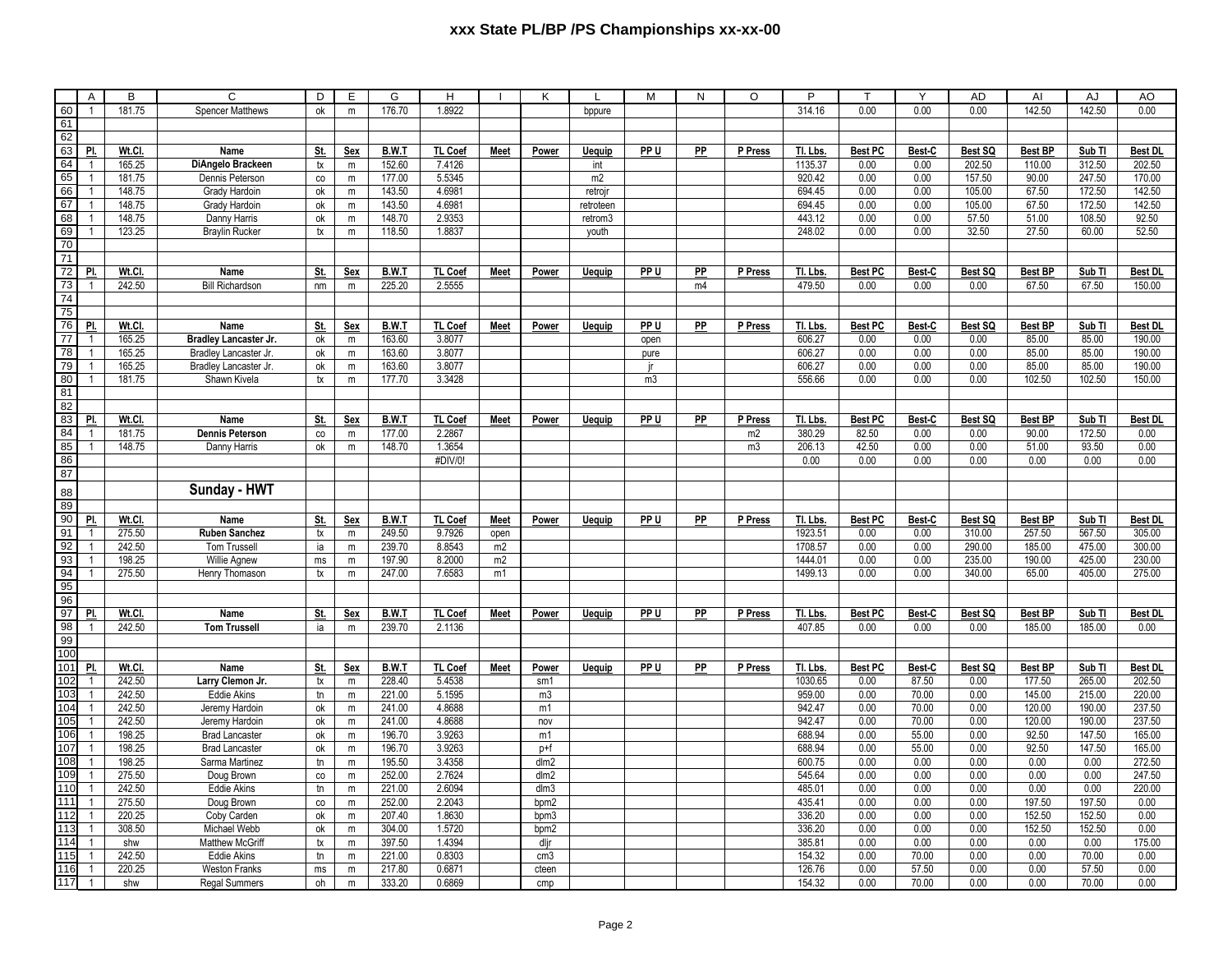## **xxx State PL/BP /PS Championships xx-xx-00**

|            | Α                     | в                | C                                        | D             | Е            | G                | H                |             | Κ     |                 | M              | N  | O       | P                  |                | Υ            | AD               | Al               | AJ               | AO               |
|------------|-----------------------|------------------|------------------------------------------|---------------|--------------|------------------|------------------|-------------|-------|-----------------|----------------|----|---------|--------------------|----------------|--------------|------------------|------------------|------------------|------------------|
| 118        |                       |                  |                                          |               |              |                  |                  |             |       |                 |                |    |         |                    |                |              |                  |                  |                  |                  |
| 119        |                       |                  |                                          |               |              |                  |                  |             |       |                 |                |    |         |                    |                |              |                  |                  |                  |                  |
| 120        | PI.                   | Wt.CI.           | Name                                     | St.           | Sex          | B.W.T            | <b>TL Coef</b>   | <b>Meet</b> | Power | <b>Uequip</b>   | PP U           | PP | P Press | TI. Lbs.           | <b>Best PC</b> | Best-C       | Best SQ          | <b>Best BP</b>   | Sub TI           | Best DL          |
| 121        | $\overline{1}$        | 275.50           | Doug Brown                               | co            | m            | 252.00           | 2.2043           |             |       | bpm2            |                |    |         | 435.41             | 0.00           | 0.00         | 0.00             | 197.50           | 197.50           | 0.00             |
| 122        | $\overline{1}$        | 242.50           | Larry Clemon Jr                          | tx            | m            | 228.40           | 2.0707           |             |       | bpsm1           |                |    |         | 391.32             | 0.00           | 0.00         | 0.00             | 177.50           | 177.50           | 0.00             |
| 123        | 1                     | shw              | Sanel Plancie                            | $\mathsf{tx}$ | m            | 338.20           | 1.8126           |             |       | bpsmp           |                |    |         | 413.36             | 0.00           | 0.00         | 0.00             | 187.50           | 187.50           | 0.00             |
| 124        | $\overline{1}$        | 275.50           | Jeff Brannon                             | tx            | m            | 262.30           | 1.8081           |             |       | bpsm1           |                |    |         | 363.76             | 0.00           | 0.00         | 0.00             | 165.00           | 165.00           | 0.00             |
| 125        | $\overline{1}$        | 242.50           | <b>Eddie Akins</b>                       | $t$ n         | m            | 221.00           | 1.7198           |             |       | bpm3            |                |    |         | 319.67             | 0.00           | 0.00         | 0.00             | 145.00           | 145.00           | 0.00             |
| 126        | $\overline{1}$        | 242.50           | Cody Whetzel                             | ks            | m            | 221.00           | 1.6012           |             |       | bpnov           |                |    |         | 297.62             | 0.00           | 0.00         | 0.00             | 135.00           | 135.00           | 0.00             |
| 127        | 1                     | 220.25           | <b>Weston Franks</b>                     | ms            | ${\sf m}$    | 217.80           | 1.4936           |             |       | bpteen          |                |    |         | 275.58             | 0.00           | 0.00         | 0.00             | 125.00           | 125.00           | 0.00             |
| 128        | $\overline{1}$        | 275.50           | Jim Moody                                | tx            | ${\sf m}$    | 244.30           | 1.4139           |             |       | bpm3            |                |    |         | 275.58             | 0.00           | 0.00         | 0.00             | 125.00           | 125.00           | 0.00             |
| 129        |                       |                  |                                          |               |              |                  |                  |             |       |                 |                |    |         |                    |                |              |                  |                  |                  |                  |
| 130        |                       |                  |                                          |               |              |                  |                  |             |       |                 |                |    |         |                    |                |              |                  |                  |                  |                  |
| 131        |                       |                  |                                          |               |              |                  |                  |             |       |                 |                |    |         |                    |                |              |                  |                  |                  |                  |
| 132<br>133 | PI.<br>$\overline{1}$ | Wt.Cl.           | Name                                     | St.           | <b>Sex</b>   | <b>B.W.T</b>     | <b>TL Coef</b>   | <b>Meet</b> | Power | <b>Uequip</b>   | PP U           | PP | P Press | TI. Lbs.           | <b>Best PC</b> | Best-C       | Best SQ          | <b>Best BP</b>   | Sub Tl           | <b>Best DL</b>   |
| 134        | $\overline{1}$        | 308.50           | James Hoffman                            | ok<br>ok      | m            | 299.50           | 8.6157           |             |       | open            |                |    |         | 1829.82            | 0.00<br>0.00   | 0.00<br>0.00 | 292.50           | 202.50           | 495.00           | 335.00           |
| 135        | 1                     | 308.50<br>198.25 | James Hoffman<br>Sarma Martinez          | $t$ n         | m            | 299.50<br>195.50 | 8.6157<br>8.4477 |             |       | sm1<br>m2       |                |    |         | 1829.82<br>1477.08 | 0.00           | 0.00         | 292.50<br>235.00 | 202.50<br>162.50 | 495.00<br>397.50 | 335.00<br>272.50 |
| 136        | $\overline{1}$        | shw              | Chase Berry                              | ok            | m<br>m       | 313.20           | 7.8915           |             |       | sm1             |                |    |         | 1708.57            | 0.00           | 0.00         | 305.00           | 187.50           | 492.50           | 282.50           |
| 137        | $\mathbf{1}$          | shw              | Sanel Plancie                            | tx            | m            | 338.20           | 7.7337           |             |       | open            |                |    |         | 1763.68            | 0.00           | 0.00         | 295.00           | 187.50           | 482.50           | 317.50           |
| 138        | $\overline{1}$        | shw              | Sanel Plancie                            | tx            | m            | 338.20           | 7.7337           |             |       | pure            |                |    |         | 1763.68            | 0.00           | 0.00         | 295.00           | 187.50           | 482.50           | 317.50           |
| 139        | 1                     | shw              | Sanel Plancie                            | $\mathsf{tx}$ | ${\sf m}$    | 338.20           | 7.7337           |             |       | sm <sub>2</sub> |                |    |         | 1763.68            | 0.00           | 0.00         | 295.00           | 187.50           | 482.50           | 317.50           |
| 140        | $\overline{1}$        | shw              | Sanel Plancie                            | $\mathsf{tx}$ | m            | 338.20           | 7.7337           |             |       | smp             |                |    |         | 1763.68            | 0.00           | 0.00         | 295.00           | 187.50           | 482.50           | 317.50           |
| 141        | $\overline{1}$        | 275.50           | Shawn Sells                              | tn            | ${\sf m}$    | 254.00           | 7.4795           |             |       | m2              |                |    |         | 1482.59            | 0.00           | 0.00         | 262.50           | 155.00           | 417.50           | 255.00           |
| 142        | $\overline{1}$        | 242.50           | James Carter                             | ok            | m            | 238.40           | 7.2043           |             |       | retrojn         |                |    |         | 1388.90            | 0.00           | 0.00         | 235.00           | 145.00           | 380.00           | 250.00           |
| 143        | $\mathbf{1}$          | 242.50           | James Carter                             | ok            | ${\sf m}$    | 238.40           | 7.2043           |             |       | retroopen       |                |    |         | 1388.90            | 0.00           | 0.00         | 235.00           | 145.00           | 380.00           | 250.00           |
| 144        | $\overline{1}$        | 242.50           | James Carter                             | ok            | m            | 238.40           | 7.2043           |             |       | retropure       |                |    |         | 1388.90            | 0.00           | 0.00         | 235.00           | 145.00           | 380.00           | 250.00           |
| 145        | $\overline{1}$        | 275.50           | David Sweet                              | nm            | m            | 249.80           | 6.9222           |             |       | nov             |                |    |         | 1361.34            | 0.00           | 0.00         | 217.50           | 150.00           | 367.50           | 250.00           |
| 146        | $\overline{1}$        | 275.50           | David Sweet                              | nm            | m            | 249.80           | 6.9222           |             |       | pure            |                |    |         | 1361.34            | 0.00           | 0.00         | 217.50           | 150.00           | 367.50           | 250.00           |
| 147        | $\overline{1}$        | 242.50           | Larry Clemon Jr.                         | tx            | m            | 228.40           | 6.8829           |             |       | sm1             |                |    |         | 1300.71            | 0.00           | 0.00         | 210.00           | 177.50           | 387.50           | 202.50           |
| 148        | $\overline{1}$        | 308.50           | Randy Van Leuven                         | nm            | m            | 278.90           | 6.8634           |             |       | m2              |                |    |         | 1416.46            | 0.00           | 0.00         | 235.00           | 167.50           | 402.50           | 240.00           |
| 149        | $\overline{1}$        | 308.50           | Randy Van Leuven                         | nm            | m            | 278.90           | 6.8634           |             |       | mp              |                |    |         | 1416.46            | 0.00           | 0.00         | 235.00           | 167.50           | 402.50           | 240.00           |
| 150        | $\overline{2}$        | 308.50           | Randy Van Leuven                         | nm            | ${\sf m}$    | 278.90           | 6.8634           |             |       | open            |                |    |         | 1416.46            | 0.00           | 0.00         | 235.00           | 167.50           | 402.50           | 240.00           |
| 151        | $\overline{1}$        | 220.25           | Miguel Barallao                          | tx            | m            | 218.30           | 6.4676           |             |       | int             |                |    |         | 1196.00            | 0.00           | 0.00         | 195.00           | 140.00           | 335.00           | 207.50           |
| 152        | $\overline{1}$        | 242.50           | Jeremy Hardoin                           | ok            | m            | 241.00           | 6.4063           |             |       | retrom1         |                |    |         | 1240.09            | 0.00           | 0.00         | 205.00           | 120.00           | 325.00           | 237.50           |
| 153        | $\overline{1}$        | 242.50           | Jeremy Hardoin                           | ok            | m            | 241.00           | 6.4063           |             |       | retrom5         |                |    |         | 1240.09            | 0.00           | 0.00         | 205.00           | 120.00           | 325.00           | 237.50           |
| 154        | -1                    | 242.50           | Jeremy Hardoin                           | ok            | ${\sf m}$    | 241.00           | 6.4063           |             |       | retronov        |                |    |         | 1240.09            | 0.00           | 0.00         | 205.00           | 120.00           | 325.00           | 237.50           |
| 155        | 2                     | 242.50           | Jeremy Hardoin                           | ok            | ${\sf m}$    | 241.00           | 6.4063           |             |       | retropure       |                |    |         | 1240.09            | 0.00           | 0.00         | 205.00           | 120.00           | 325.00           | 237.50           |
| 156        | $\overline{1}$        | 308.50           | Nick Howard                              | yx            | ${\sf m}$    | 301.50           | 6.1338           |             |       | int             |                |    |         | 1306.23            | 0.00           | 0.00         | 232.50           | 120.00           | 352.50           | 240.00           |
| 157        | $\overline{2}$        | 198.25           | <b>Bryan Sudduth</b>                     | co            | ${\sf m}$    | 197.20           | 5.8902           |             |       | m2              |                |    |         | 1036.16            | 0.00           | 0.00         | 157.50           | 125.00           | 282.50           | 187.50           |
| 158        | $\overline{1}$        | shw              | Leonard Willison                         | ia            | m            | 324.60           | 5.6298           |             |       | m2              |                |    |         | 1234.58            | 0.00           | 0.00         | 205.00           | 165.00           | 370.00           | 190.00           |
| 159        | $\overline{1}$        | 123.25           | Ayana Parker                             | ok            | $\ddot{f}$   | 122.10           | 4.8801           |             |       | whs             |                |    |         | 655.87             | 0.00           | 0.00         | 112.50           | 50.00            | 162.50           | 135.00           |
| 160        | -1                    | 198.25           | <b>Brad Lancaster</b>                    | ok            | ${\sf m}$    | 196.70           | 4.5859           |             |       | retrom1         |                |    |         | 804.68             | 0.00           | 0.00         | 107.50           | 92.50            | 200.00           | 165.00           |
| 161        | $\overline{1}$        | 198.25           | <b>Brad Lancaster</b>                    | ok            | m            | 196.70           | 4.5859           |             |       | retrop+         |                |    |         | 804.68             | 0.00           | 0.00         | 107.50           | 92.50            | 200.00           | 165.00           |
| 162<br>163 | $\times$              | 242.50<br>242.50 | <b>Bill Richardson</b><br>Jese Valeviano | nm<br>ok      | m            | 225.20<br>227.00 | 3.8479<br>3.1033 |             |       | retrom4<br>ir   |                |    |         | 722.01<br>584.22   | 0.00<br>0.00   | 0.00<br>0.00 | 110.00<br>265.00 | 67.50<br>0.00    | 177.50<br>265.00 | 150.00<br>0.00   |
|            |                       |                  |                                          |               | m            |                  |                  |             |       |                 |                |    |         |                    |                |              |                  |                  |                  |                  |
| 164<br>165 |                       |                  |                                          |               |              |                  |                  |             |       |                 |                |    |         |                    |                |              |                  |                  |                  |                  |
| 166        | PI.                   | Wt.Cl.           | Name                                     | St.           | Sex          | B.W.T            | TL Coef          | Meet        | Power | Uequip          | PP U           | PP | P Press | TI. Lbs.           | <b>Best PC</b> | Best-C       | Best SQ          | <b>Best BP</b>   | Sub TI           | Best DL          |
| 167        | $\overline{1}$        | 198.25           | Sarma Martinez                           | tn            | m            | 195.50           | 5.4847           |             |       |                 | m2             |    |         | 959.00             | 0.00           | 0.00         | 0.00             | 162.50           | 162.50           | 272.50           |
| 168        | $\overline{2}$        | shw              | Kyle Patterson                           | tx            | m            | 327.00           | 4.9991           |             |       |                 | smp            |    |         | 1102.30            | 0.00           | 0.00         | 0.00             | 202.50           | 202.50           | 297.50           |
| 169        | $\overline{1}$        | 275.50           | Doug Brown                               | co            | ${\sf m}$    | 252.00           | 4.9667           |             |       |                 | m <sub>2</sub> |    |         | 981.05             | 0.00           | 0.00         | 0.00             | 197.50           | 197.50           | 247.50           |
| 170        | $\mathbf{1}$          | shw              | Sanel Plancie                            | $\mathsf{tx}$ | $\mathsf m$  | 338.20           | 4.8819           |             |       |                 | smp            |    |         | 1113.32            | 0.00           | 0.00         | 0.00             | 187.50           | 187.50           | 317.50           |
| 171        | $\overline{1}$        | 242.50           | Cody Whetzel                             | ks            | m            | 221.00           | 4.7444           |             |       |                 | open           |    |         | 881.84             | 0.00           | 0.00         | 0.00             | 135.00           | 135.00           | 265.00           |
| 172        | $\overline{1}$        | 242.50           | Cody Whetzel                             | ks            | m            | 221.00           | 4.7444           |             |       |                 | smp            |    |         | 881.84             | 0.00           | 0.00         | 0.00             | 135.00           | 135.00           | 265.00           |
| 173        | $\overline{1}$        | 242.50           | <b>Eddie Akins</b>                       | $t$ n         | m            | 221.00           | 4.3292           |             |       |                 | m <sub>3</sub> |    |         | 804.68             | 0.00           | 0.00         | 0.00             | 145.00           | 145.00           | 220.00           |
| 174        | $\mathbf{1}$          | 123.25           | Ayana Parker                             | ok            | $\mathbf{f}$ | 122.10           | 2.0504           |             |       |                 |                |    | whs     | 275.58             | 75.00          | 0.00         | 0.00             | 50.00            | 125.00           | 0.00             |
| 175        |                       |                  |                                          |               |              |                  | #DIV/0!          |             |       |                 |                |    |         | 0.00               | 0.00           | 0.00         | 0.00             | 0.00             | 0.00             | 0.00             |
|            |                       |                  |                                          |               |              |                  |                  |             |       |                 |                |    |         |                    |                |              |                  |                  |                  |                  |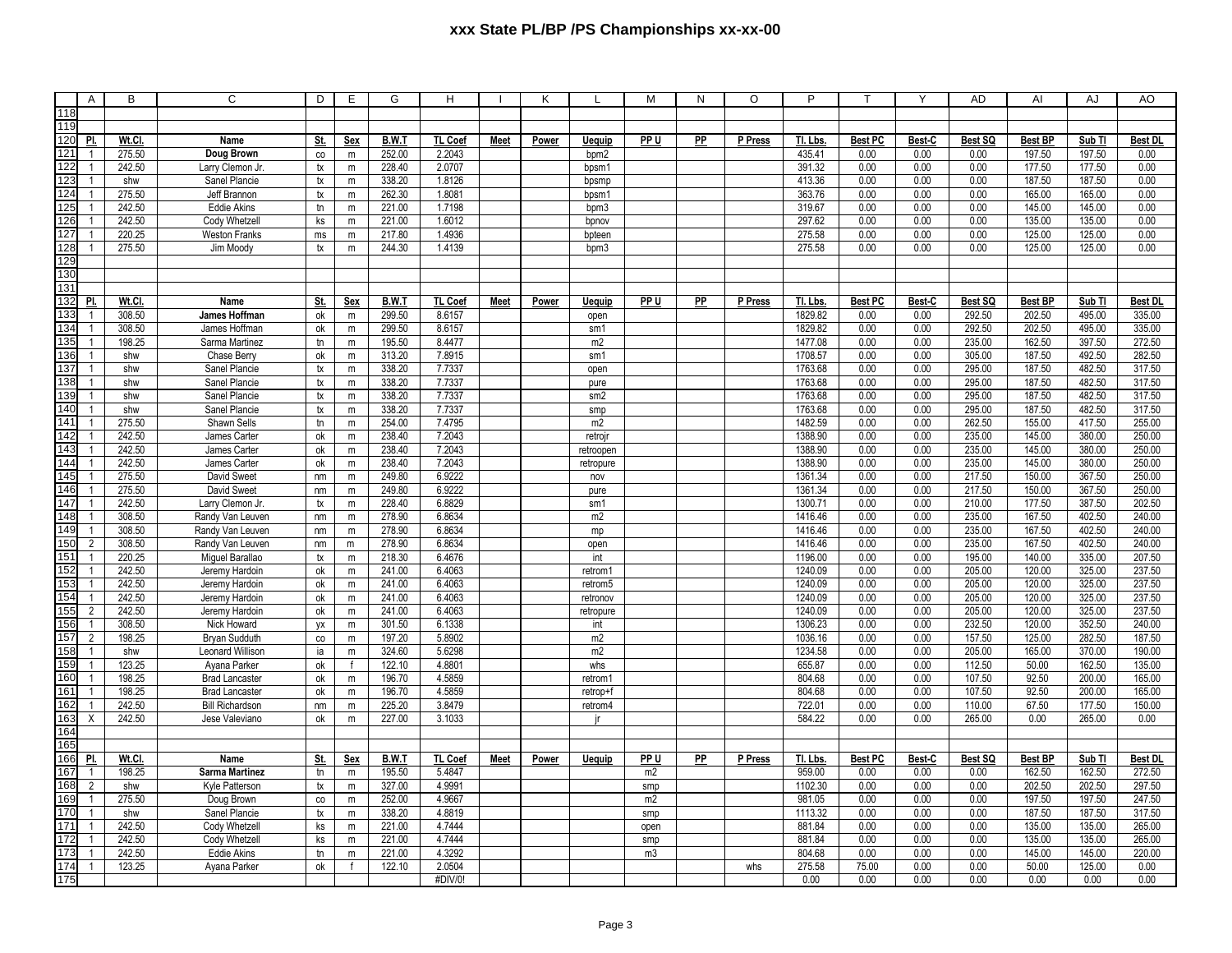|                           | ł                                |
|---------------------------|----------------------------------|
| 1                         | TL Kgs                           |
| ć                         | <u>287.50</u>                    |
| 3                         | 337<br>$\frac{1}{50}$            |
| 4                         | $\frac{1}{337.50}$               |
| p<br>5                    | 222.50                           |
| 6                         | 202.50                           |
| 7                         |                                  |
| 8                         |                                  |
| 9                         |                                  |
|                           | Kgs<br><u>TL</u>                 |
| 10                        | 375.00                           |
| 11                        | 360.00                           |
| $\frac{2}{2}$<br>1        | 272.50                           |
| 3<br>1                    | 250.00                           |
| 14                        | 265.00                           |
| 15                        | 275.00                           |
| 16                        | 170.00                           |
| 17                        | 95.00                            |
| $\overline{18}$           |                                  |
| 1<br>9                    |                                  |
| 20                        | TL Kgs                           |
| 1                         | 330.00                           |
|                           | $\overline{\mathbf{3}}$<br>30.00 |
| 3                         | 330.00                           |
| $\frac{2}{3}$             |                                  |
| 25                        | 146.00                           |
|                           | 146.00                           |
| 6                         | 146.00                           |
|                           | 197.50<br>197.50                 |
| $\frac{28}{2}$            |                                  |
| 29                        | 190.00                           |
| $\overline{3}0$           | 190.00                           |
| $\overline{\mathbf{3}}$   |                                  |
| 3                         |                                  |
| $\ddot{\phantom{a}}$<br>3 | TL Kgs                           |
| 34                        | $\frac{245.00}{5}$               |
| $\overline{35}$           | $\overline{285.00}$              |
| 36                        | 192.50                           |
| 37                        | 185.00                           |
| 38                        | 107.50                           |
| 39                        | 110.00                           |
|                           |                                  |
| 40                        | 105.00                           |
| 41                        |                                  |
| 42                        |                                  |
| $\overline{4}$<br>3       | TL Kgs                           |
| 44                        | 52.50                            |
| 45                        |                                  |
| 46                        |                                  |
| 47                        | <u>TL Kgs</u>                    |
| 48                        | 413.50                           |
| 49                        | 410.00                           |
| ŕ<br>50                   | 410.00                           |
|                           | 345.00                           |
|                           |                                  |
| $\overline{51}$           |                                  |
| $\overline{52}$           | 227.50                           |
| ļ<br>5<br>3               | 180.00                           |
| ļ<br>$\bar{4}$            | 171.00                           |
| 55                        |                                  |
| 56                        |                                  |
| 57                        | TL<br><u>Kgs</u>                 |
| 58<br>59                  | 142.50<br>2.50<br>142            |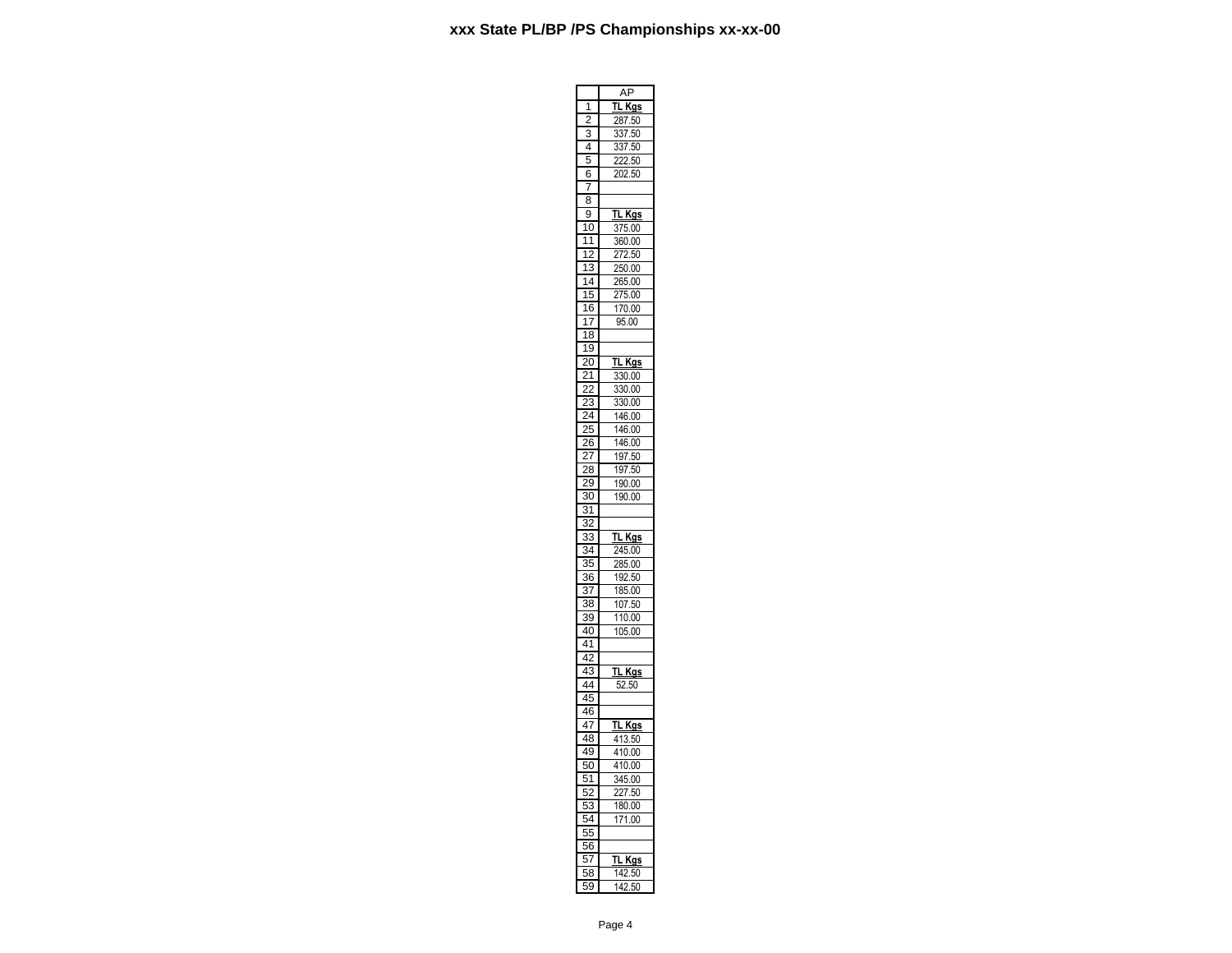÷

r.

|                                              | ΑF                                                           |
|----------------------------------------------|--------------------------------------------------------------|
| 60                                           | 142.50                                                       |
| 61                                           |                                                              |
| 6.                                           |                                                              |
| $\frac{1}{63}$                               |                                                              |
|                                              | <b>TL Kgs</b>                                                |
| 64                                           | 515.00                                                       |
| 65                                           | 417.50                                                       |
| 66                                           | 315.00                                                       |
| 67                                           | 315.00                                                       |
| 68                                           | 201.00                                                       |
| 69                                           | 112.50                                                       |
| $\overline{70}$                              |                                                              |
|                                              |                                                              |
| 71                                           |                                                              |
| 72                                           | <u>TL</u><br>Kgs                                             |
| 73                                           | 217.50                                                       |
| 74                                           |                                                              |
| $\overline{75}$                              |                                                              |
| 76                                           | TL<br><b>Kgs</b>                                             |
| 77                                           |                                                              |
|                                              | $\frac{275.00}{5}$                                           |
| $\overline{78}$                              | $\frac{1}{75.00}$                                            |
| 79                                           | 275.00                                                       |
| 80                                           | 252.50                                                       |
| $\overline{81}$                              |                                                              |
| 82                                           |                                                              |
| 3                                            | TL Kgs                                                       |
| 8                                            |                                                              |
| 84                                           | 172.50                                                       |
| 85                                           | $\frac{93.50}{93.50}$                                        |
| 86                                           | 0.00                                                         |
| 87                                           |                                                              |
|                                              |                                                              |
| 88                                           |                                                              |
| 89                                           |                                                              |
| 90                                           | TL Kgs                                                       |
| ١<br>91                                      | 872.50                                                       |
| 92                                           | $\frac{1}{775.00}$                                           |
| 33<br>$\overline{\mathbf{c}}$                | 655.00                                                       |
| $\overline{94}$                              |                                                              |
|                                              | 680.00                                                       |
| $rac{6}{95}$                                 |                                                              |
| $\overline{96}$                              |                                                              |
| 97                                           | TL Kgs                                                       |
| $\frac{97}{98}$                              | 185.00                                                       |
| 99                                           |                                                              |
| 100                                          |                                                              |
| $\overline{101}$                             | <b>TL Kgs</b>                                                |
|                                              |                                                              |
| 102<br>103                                   | 467.50                                                       |
|                                              | 435.00                                                       |
| 104                                          | $\frac{427.50}{427.50}$                                      |
| 105                                          |                                                              |
| 106                                          | $\frac{1}{312.50}$                                           |
|                                              |                                                              |
|                                              |                                                              |
| 107                                          |                                                              |
| 108                                          |                                                              |
| 109                                          |                                                              |
| 110                                          | $\frac{312.50}{272.50}$<br>$\frac{247.50}{247.50}$<br>220.00 |
| $\overline{1}11$                             |                                                              |
|                                              | 197.50                                                       |
| $\overline{11}$                              | 152.50                                                       |
| $\overline{11}$<br>3                         | 152.50                                                       |
| 1<br>14                                      | 175.00                                                       |
| 1<br>15                                      | 70.00                                                        |
| 16<br>1<br>$\overline{17}$<br>$\overline{1}$ | 57.50<br>70.00                                               |